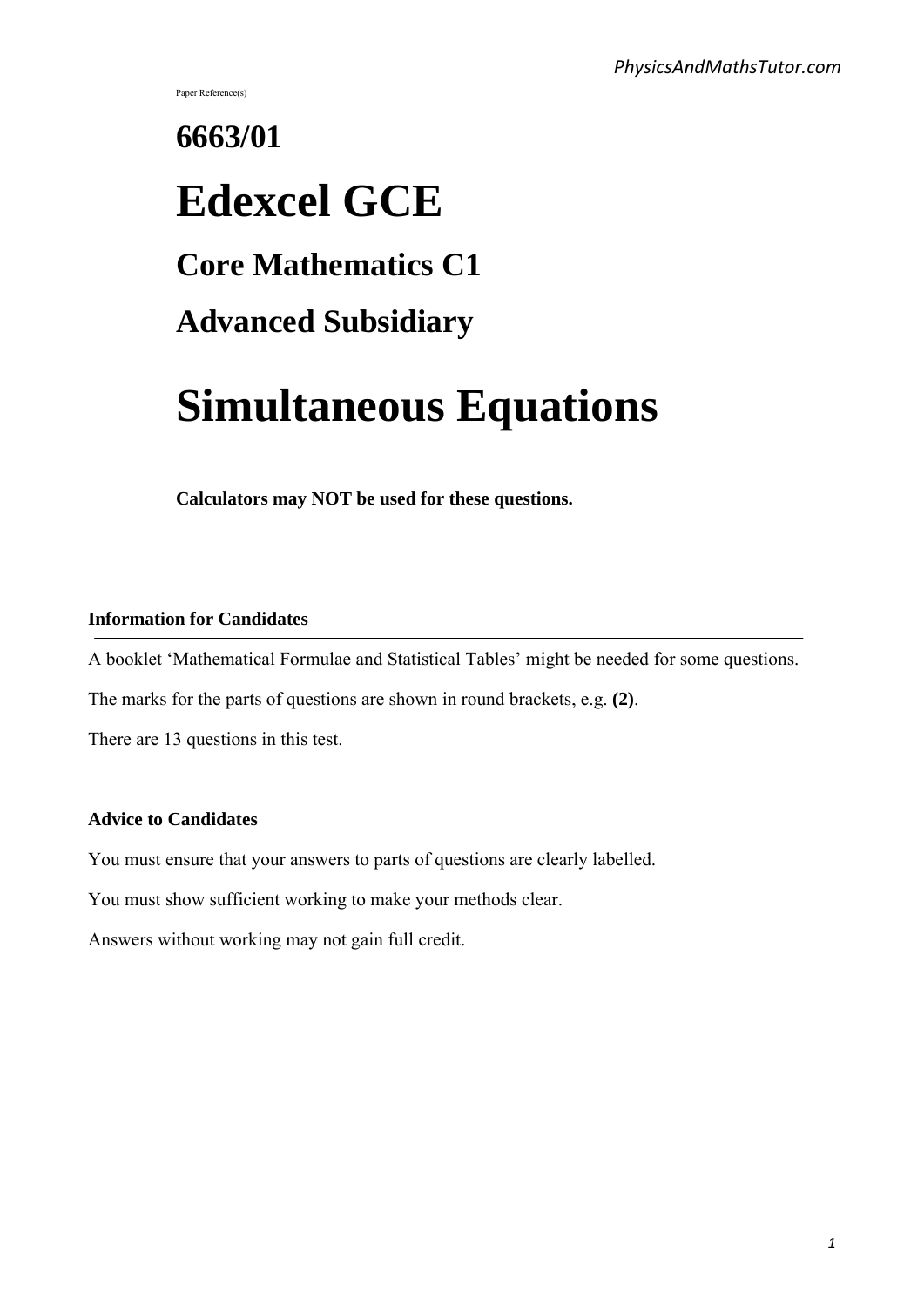**1.** Solve the simultaneous equations

$$
y-3x+2=0
$$
  

$$
y^2-x-6x^2=0
$$
 (Total 7 marks)

**2.** The first term of an arithmetic series is *a* and the common difference is *d*.

The 18th term of the series is 25 and the 21st term of the series is 2  $32\frac{1}{2}$ .

 $\mathcal{L}_\text{max} = \frac{1}{2} \sum_{i=1}^{n} \frac{1}{2} \sum_{i=1}^{n} \frac{1}{2} \sum_{i=1}^{n} \frac{1}{2} \sum_{i=1}^{n} \frac{1}{2} \sum_{i=1}^{n} \frac{1}{2} \sum_{i=1}^{n} \frac{1}{2} \sum_{i=1}^{n} \frac{1}{2} \sum_{i=1}^{n} \frac{1}{2} \sum_{i=1}^{n} \frac{1}{2} \sum_{i=1}^{n} \frac{1}{2} \sum_{i=1}^{n} \frac{1}{2} \sum_{i=1}^{n} \frac{1$ 

 $\mathcal{L}_\text{max} = \frac{1}{2} \sum_{i=1}^{n} \frac{1}{2} \sum_{i=1}^{n} \frac{1}{2} \sum_{i=1}^{n} \frac{1}{2} \sum_{i=1}^{n} \frac{1}{2} \sum_{i=1}^{n} \frac{1}{2} \sum_{i=1}^{n} \frac{1}{2} \sum_{i=1}^{n} \frac{1}{2} \sum_{i=1}^{n} \frac{1}{2} \sum_{i=1}^{n} \frac{1}{2} \sum_{i=1}^{n} \frac{1}{2} \sum_{i=1}^{n} \frac{1}{2} \sum_{i=1}^{n} \frac{1$ 

(a) Use this information to write down two equations for *a* and *d*.

(b) Show that  $a = -7.5$  and find the value of *d*.

The sum of the first *n* terms of the series is 2750.

(c) Show that *n* is given by

$$
n^2 - 15n = 55 \times 40.
$$

(d) Hence find the value of *n*.

**(3) (Total 11 marks)** 

**(2)** 

**(2)** 

**(4)**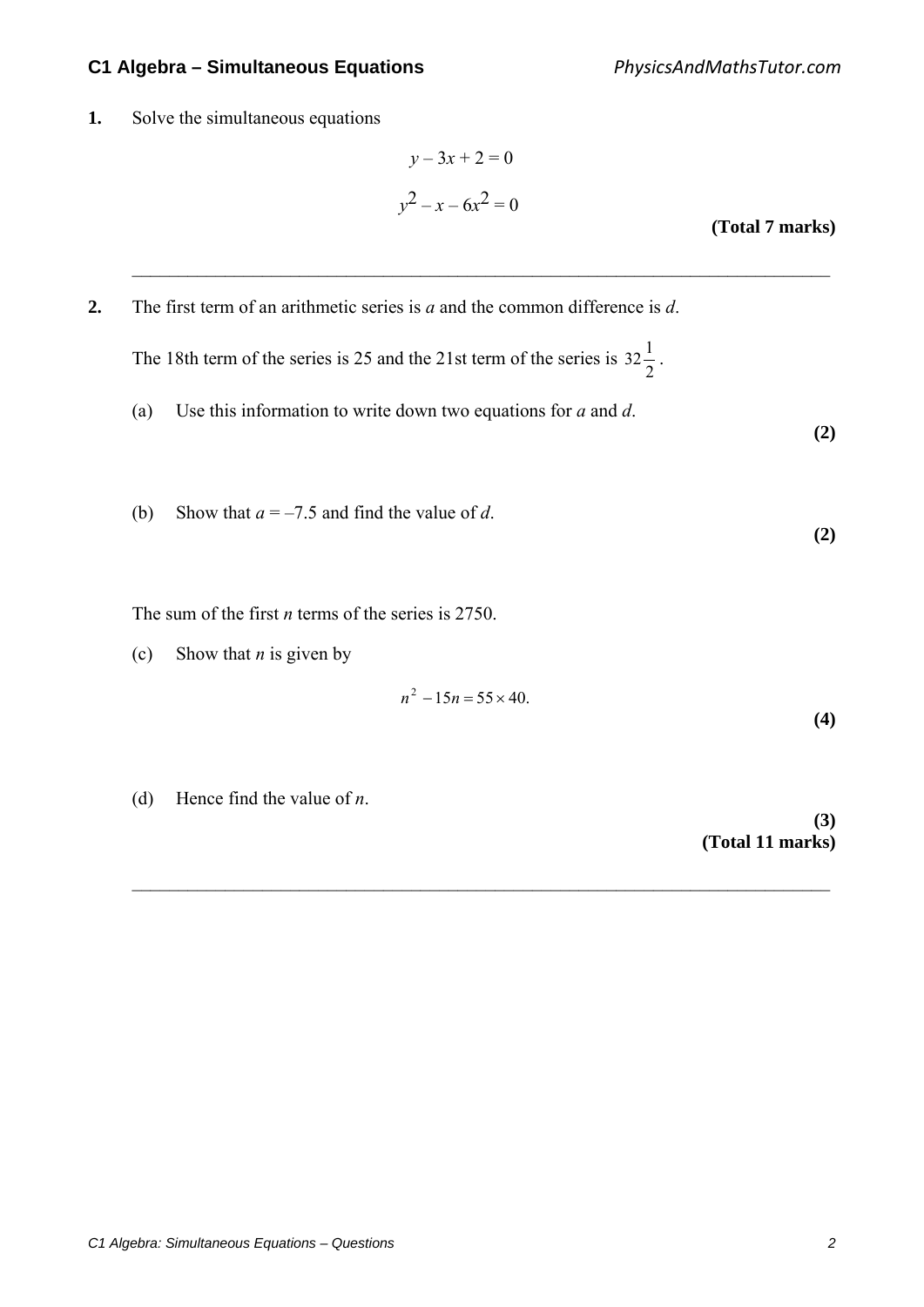*PhysicsAndMathsTutor.com*

**3.** (a) By eliminating *y* from the equations

$$
y = x - 4,
$$
  

$$
2x^2 - xy = 8,
$$

show that

$$
x^2 + 4x - 8 = 0.
$$
 (2)

(b) Hence, or otherwise, solve the simultaneous equations

$$
y = x - 4,
$$
  

$$
2x^2 - xy = 8,
$$

giving your answers in the form  $a \pm b\sqrt{3}$ , where *a* and *b* are integers.

 $\mathcal{L}_\text{max} = \frac{1}{2} \sum_{i=1}^{n} \frac{1}{2} \sum_{i=1}^{n} \frac{1}{2} \sum_{i=1}^{n} \frac{1}{2} \sum_{i=1}^{n} \frac{1}{2} \sum_{i=1}^{n} \frac{1}{2} \sum_{i=1}^{n} \frac{1}{2} \sum_{i=1}^{n} \frac{1}{2} \sum_{i=1}^{n} \frac{1}{2} \sum_{i=1}^{n} \frac{1}{2} \sum_{i=1}^{n} \frac{1}{2} \sum_{i=1}^{n} \frac{1}{2} \sum_{i=1}^{n} \frac{1$ 

**(5) (Total 7 marks)**

**4.** Solve the simultaneous equations

$$
y = x - 2,
$$
  

$$
y^2 + x^2 = 10.
$$

**(Total 7 marks)**

**5.** Solve the simultaneous equations

$$
x - 2y = 1,
$$
  

$$
x^2 + y^2 = 29.
$$

 $\mathcal{L}_\text{max} = \frac{1}{2} \sum_{i=1}^{n} \frac{1}{2} \sum_{i=1}^{n} \frac{1}{2} \sum_{i=1}^{n} \frac{1}{2} \sum_{i=1}^{n} \frac{1}{2} \sum_{i=1}^{n} \frac{1}{2} \sum_{i=1}^{n} \frac{1}{2} \sum_{i=1}^{n} \frac{1}{2} \sum_{i=1}^{n} \frac{1}{2} \sum_{i=1}^{n} \frac{1}{2} \sum_{i=1}^{n} \frac{1}{2} \sum_{i=1}^{n} \frac{1}{2} \sum_{i=1}^{n} \frac{1$ 

 $\mathcal{L}_\text{max} = \frac{1}{2} \sum_{i=1}^{n} \frac{1}{2} \sum_{i=1}^{n} \frac{1}{2} \sum_{i=1}^{n} \frac{1}{2} \sum_{i=1}^{n} \frac{1}{2} \sum_{i=1}^{n} \frac{1}{2} \sum_{i=1}^{n} \frac{1}{2} \sum_{i=1}^{n} \frac{1}{2} \sum_{i=1}^{n} \frac{1}{2} \sum_{i=1}^{n} \frac{1}{2} \sum_{i=1}^{n} \frac{1}{2} \sum_{i=1}^{n} \frac{1}{2} \sum_{i=1}^{n} \frac{1$ 

**(Total 6 marks)**

**6.** Solve the simultaneous equations

$$
x + y = 3,
$$
  

$$
x2 + y = 15.
$$

 $\mathcal{L}_\text{max} = \frac{1}{2} \sum_{i=1}^{n} \frac{1}{2} \sum_{i=1}^{n} \frac{1}{2} \sum_{i=1}^{n} \frac{1}{2} \sum_{i=1}^{n} \frac{1}{2} \sum_{i=1}^{n} \frac{1}{2} \sum_{i=1}^{n} \frac{1}{2} \sum_{i=1}^{n} \frac{1}{2} \sum_{i=1}^{n} \frac{1}{2} \sum_{i=1}^{n} \frac{1}{2} \sum_{i=1}^{n} \frac{1}{2} \sum_{i=1}^{n} \frac{1}{2} \sum_{i=1}^{n} \frac{1$ 

**(Total 6 marks)**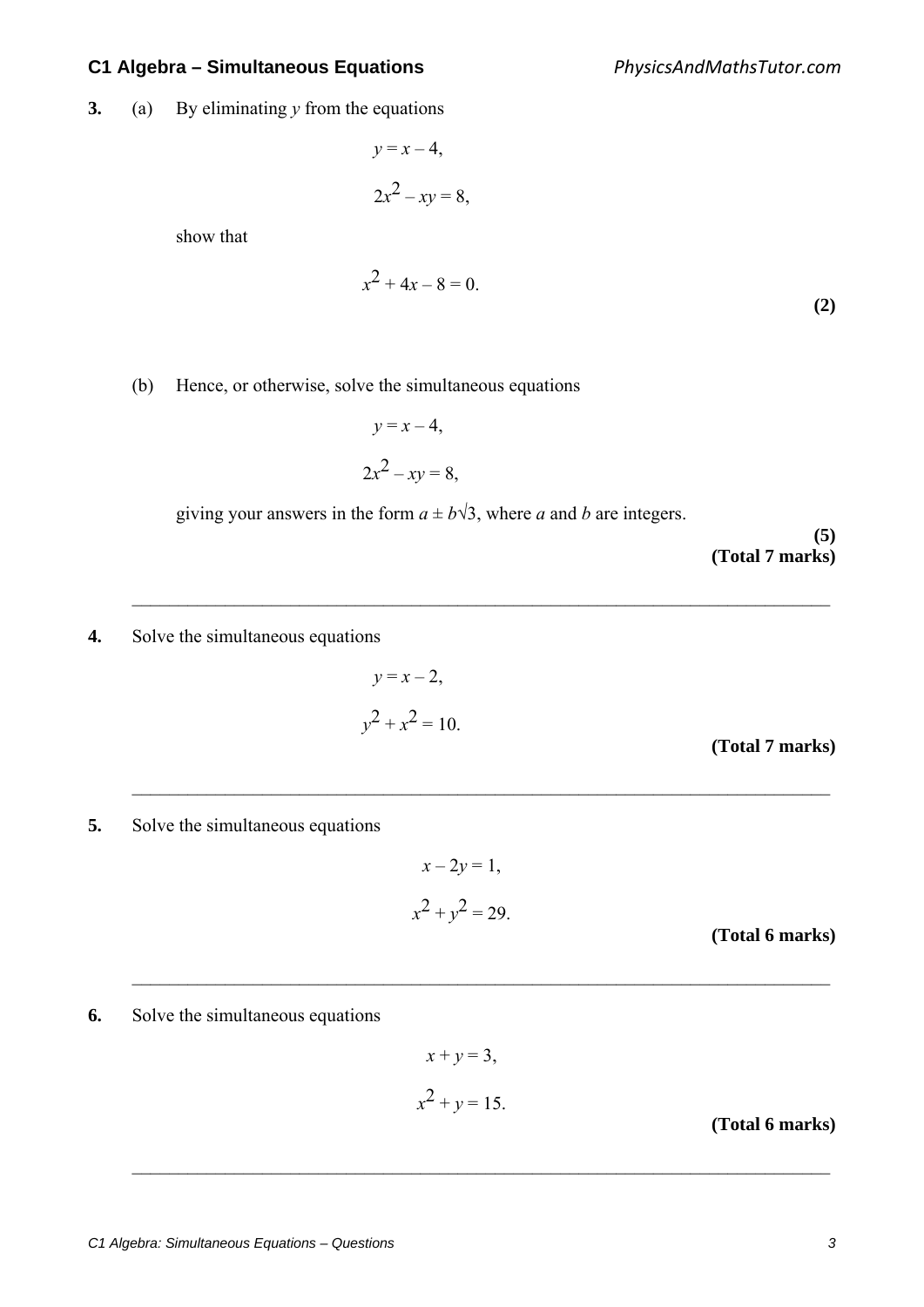**7.** Solve the simultaneous equations

$$
x + y = 2
$$
  

$$
x2 + 2y = 12.
$$
 (Total 6 marks)

**8.** The curve *C* has equation  $y = x^2 - 4$  and the straight line *l* has equation  $y + 3x = 0$ .

(a) In the space below, sketch *C* and *l* on the same axes.

**(3)** 

(b) Write down the coordinates of the points at which *C* meets the coordinate axes.

 $\mathcal{L}_\text{max} = \frac{1}{2} \sum_{i=1}^{n} \frac{1}{2} \sum_{i=1}^{n} \frac{1}{2} \sum_{i=1}^{n} \frac{1}{2} \sum_{i=1}^{n} \frac{1}{2} \sum_{i=1}^{n} \frac{1}{2} \sum_{i=1}^{n} \frac{1}{2} \sum_{i=1}^{n} \frac{1}{2} \sum_{i=1}^{n} \frac{1}{2} \sum_{i=1}^{n} \frac{1}{2} \sum_{i=1}^{n} \frac{1}{2} \sum_{i=1}^{n} \frac{1}{2} \sum_{i=1}^{n} \frac{1$ 

 $\mathcal{L}_\text{max} = \frac{1}{2} \sum_{i=1}^{n} \frac{1}{2} \sum_{i=1}^{n} \frac{1}{2} \sum_{i=1}^{n} \frac{1}{2} \sum_{i=1}^{n} \frac{1}{2} \sum_{i=1}^{n} \frac{1}{2} \sum_{i=1}^{n} \frac{1}{2} \sum_{i=1}^{n} \frac{1}{2} \sum_{i=1}^{n} \frac{1}{2} \sum_{i=1}^{n} \frac{1}{2} \sum_{i=1}^{n} \frac{1}{2} \sum_{i=1}^{n} \frac{1}{2} \sum_{i=1}^{n} \frac{1$ 

**(2)** 

(c) Using algebra, find the coordinates of the points at which *l* intersects *C*.

**(4) (Total 9 marks)**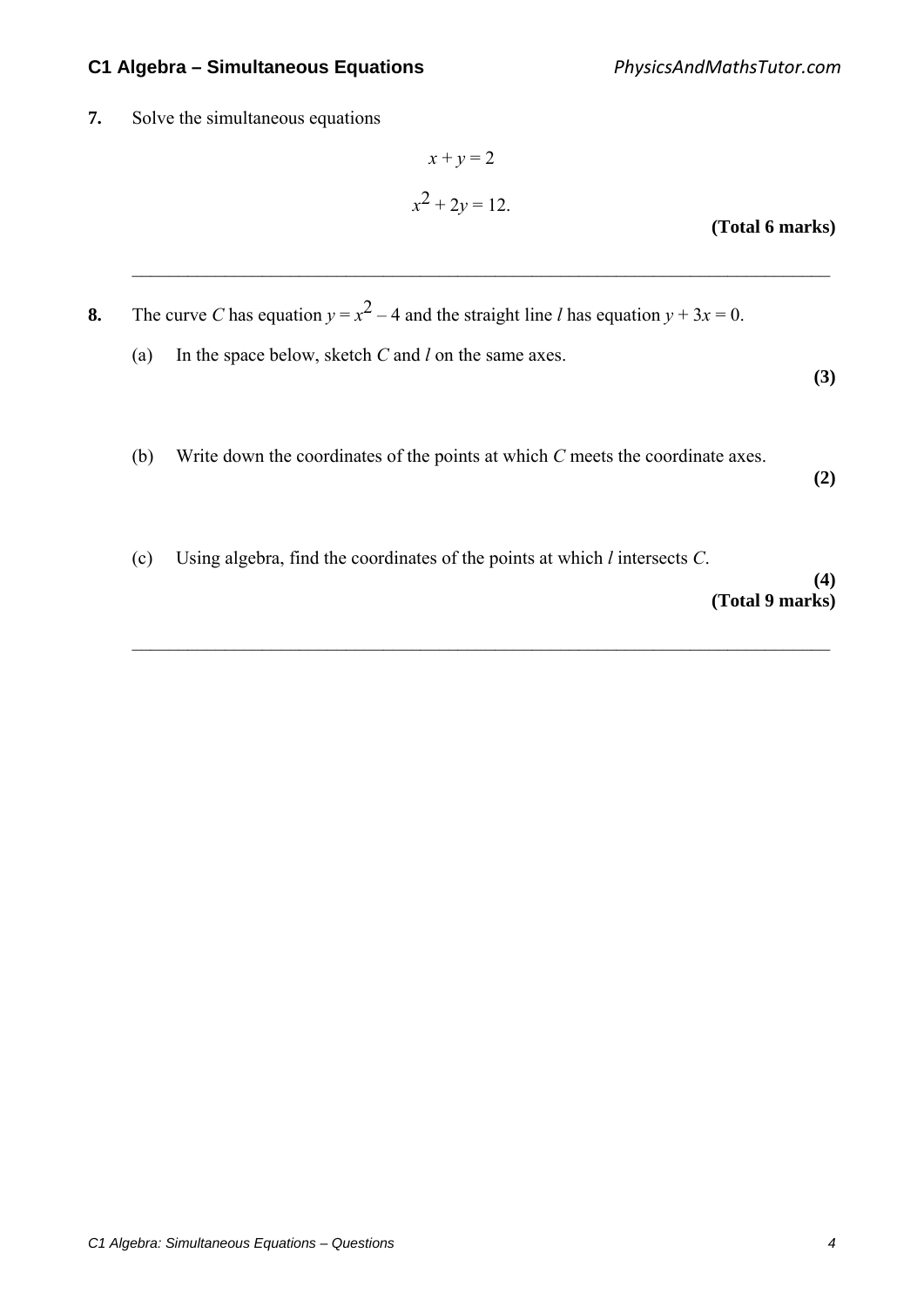



The diagram above shows the curve with equation  $y^2 = 4(x - 2)$  and the line with equation  $2x - 3y = 12$ .

 The curve crosses the *x*-axis at the point *A*, and the line intersects the curve at the points *P* and *Q*.

 $\mathcal{L}_\text{max} = \frac{1}{2} \sum_{i=1}^{n} \frac{1}{2} \sum_{i=1}^{n} \frac{1}{2} \sum_{i=1}^{n} \frac{1}{2} \sum_{i=1}^{n} \frac{1}{2} \sum_{i=1}^{n} \frac{1}{2} \sum_{i=1}^{n} \frac{1}{2} \sum_{i=1}^{n} \frac{1}{2} \sum_{i=1}^{n} \frac{1}{2} \sum_{i=1}^{n} \frac{1}{2} \sum_{i=1}^{n} \frac{1}{2} \sum_{i=1}^{n} \frac{1}{2} \sum_{i=1}^{n} \frac{1$ 

 $\mathcal{L}_\text{max} = \frac{1}{2} \sum_{i=1}^{n} \frac{1}{2} \sum_{i=1}^{n} \frac{1}{2} \sum_{i=1}^{n} \frac{1}{2} \sum_{i=1}^{n} \frac{1}{2} \sum_{i=1}^{n} \frac{1}{2} \sum_{i=1}^{n} \frac{1}{2} \sum_{i=1}^{n} \frac{1}{2} \sum_{i=1}^{n} \frac{1}{2} \sum_{i=1}^{n} \frac{1}{2} \sum_{i=1}^{n} \frac{1}{2} \sum_{i=1}^{n} \frac{1}{2} \sum_{i=1}^{n} \frac{1$ 

- (a) Write down the coordinates of *A*.
- (b) Find, using algebra, the coordinates of *P* and *Q*.
- (c) Show that ∠*PAQ* is a right angle.

**(4) (Total 11 marks)**

**(1)** 

**(6)** 

**10.** Solve the simultaneous equations

$$
x - 3y + 1 = 0,
$$
  

$$
x^2 - 3xy + y^2 = 11.
$$

**(Total 7 marks)**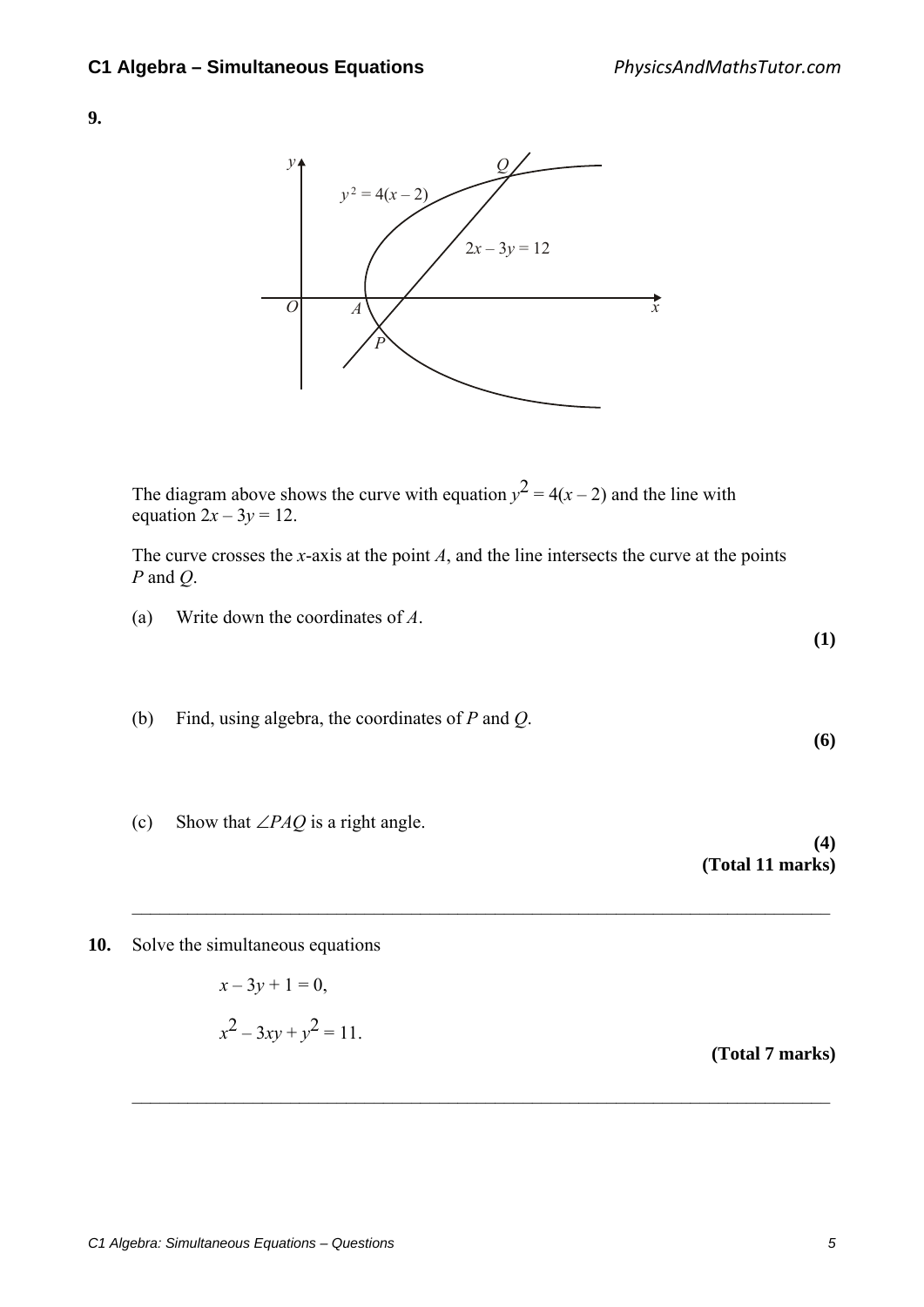**11.**



The diagram above shows the line with equation  $y = 9 - x$  and the curve with equation  $y = x^2 - 2x + 3$ . The line and the curve intersect at the points *A* and *B*, and *O* is the origin.

(a) Calculate the coordinates of *A* and the coordinates of *B*.

 $\mathcal{L}_\text{max} = \frac{1}{2} \sum_{i=1}^{n} \frac{1}{2} \sum_{i=1}^{n} \frac{1}{2} \sum_{i=1}^{n} \frac{1}{2} \sum_{i=1}^{n} \frac{1}{2} \sum_{i=1}^{n} \frac{1}{2} \sum_{i=1}^{n} \frac{1}{2} \sum_{i=1}^{n} \frac{1}{2} \sum_{i=1}^{n} \frac{1}{2} \sum_{i=1}^{n} \frac{1}{2} \sum_{i=1}^{n} \frac{1}{2} \sum_{i=1}^{n} \frac{1}{2} \sum_{i=1}^{n} \frac{1$ 

 $\mathcal{L}_\text{max} = \frac{1}{2} \sum_{i=1}^{n} \frac{1}{2} \sum_{i=1}^{n} \frac{1}{2} \sum_{i=1}^{n} \frac{1}{2} \sum_{i=1}^{n} \frac{1}{2} \sum_{i=1}^{n} \frac{1}{2} \sum_{i=1}^{n} \frac{1}{2} \sum_{i=1}^{n} \frac{1}{2} \sum_{i=1}^{n} \frac{1}{2} \sum_{i=1}^{n} \frac{1}{2} \sum_{i=1}^{n} \frac{1}{2} \sum_{i=1}^{n} \frac{1}{2} \sum_{i=1}^{n} \frac{1$ 

The shaded region *R* is bounded by the line and the curve.

(b) Calculate the area of *R*.

**(7) (Total 12 marks)** 

**(5)** 

**(2)** 

- **12.** (a) Given that  $3^x = 9^{y-1}$ , show that  $x = 2y 2$ .
	- (b) Solve the simultaneous equations

$$
x = 2y - 2,
$$
  

$$
x^2 = y^2 + 7.
$$

**(6) (Total 8 marks)**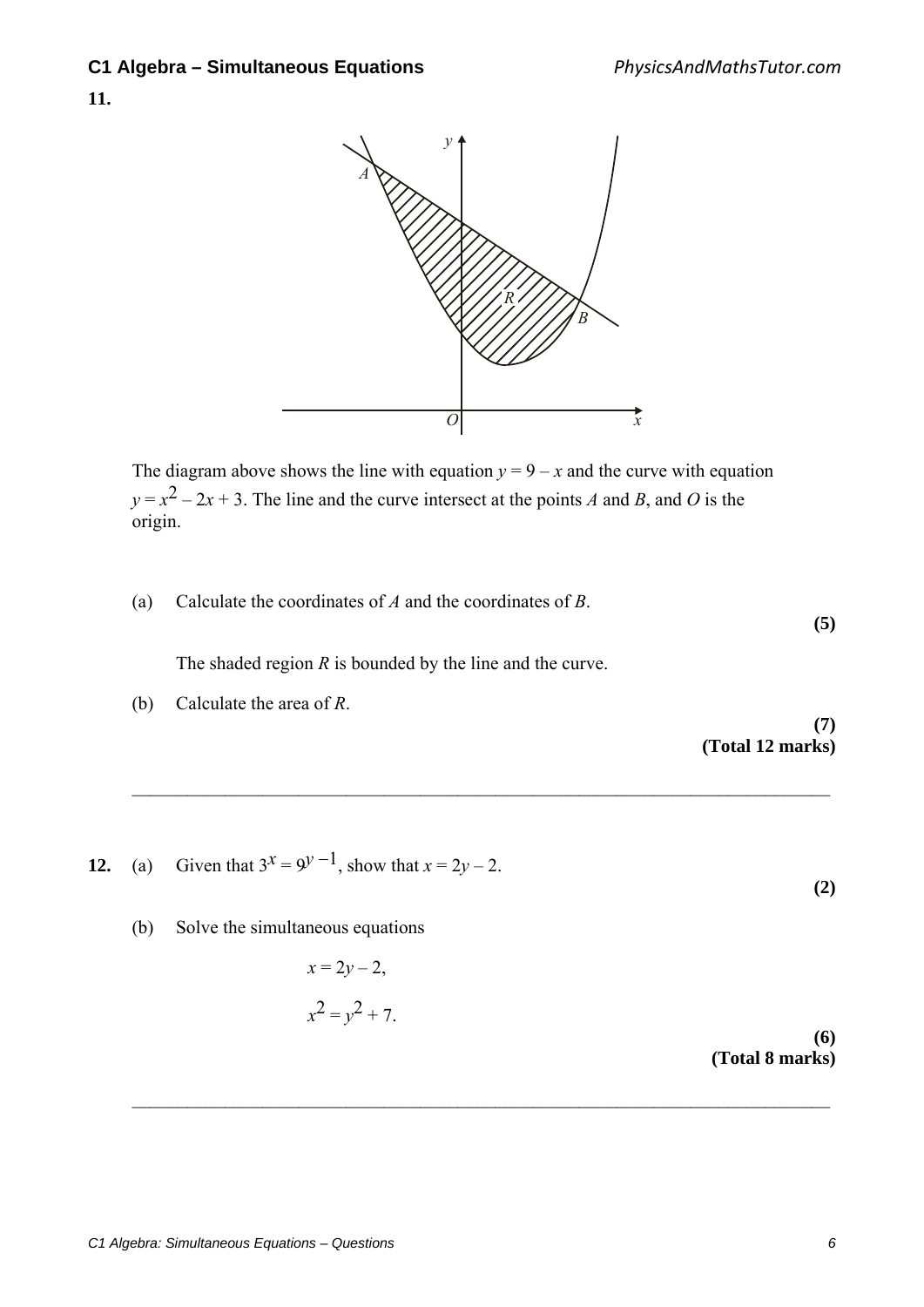**13.** (a) Show that eliminating *y* from the equations

$$
2x + y = 8,
$$
  

$$
3x2 + xy = 1
$$

produces the equation

$$
x^2 + 8x - 1 = 0.
$$

**(2)** 

(b) Hence solve the simultaneous equations

$$
2x + y = 8,
$$
  

$$
3x^2 + xy = 1
$$

giving your answers in the form 
$$
a + b\sqrt{17}
$$
, where *a* and *b* are integers.

 $\mathcal{L}_\text{max} = \frac{1}{2} \sum_{i=1}^{n} \frac{1}{2} \sum_{i=1}^{n} \frac{1}{2} \sum_{i=1}^{n} \frac{1}{2} \sum_{i=1}^{n} \frac{1}{2} \sum_{i=1}^{n} \frac{1}{2} \sum_{i=1}^{n} \frac{1}{2} \sum_{i=1}^{n} \frac{1}{2} \sum_{i=1}^{n} \frac{1}{2} \sum_{i=1}^{n} \frac{1}{2} \sum_{i=1}^{n} \frac{1}{2} \sum_{i=1}^{n} \frac{1}{2} \sum_{i=1}^{n} \frac{1$ 

**(5) (Total 7 marks)**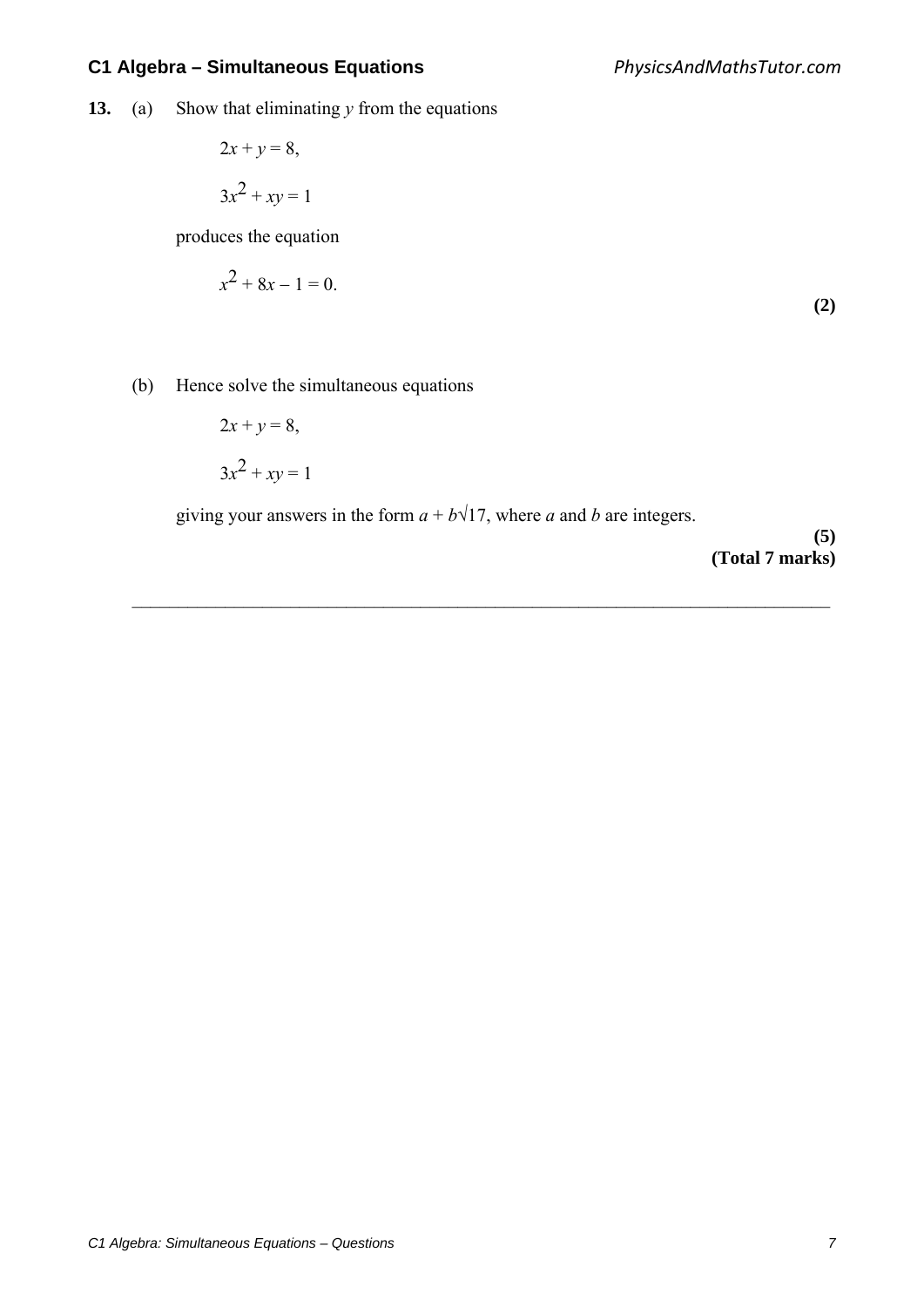*PhysicsAndMathsTutor.com*

| 1. $y=3x-2$ $(3x-2)^2-x-6x^2 (=0)$                           | M1                                |
|--------------------------------------------------------------|-----------------------------------|
| $9x^2-12x+4-x-6x^2=0$                                        |                                   |
| $3x^{2} - 13x + 4 = 0$ (or equiv., e.g. $3x^{2} = 13x - 4$ ) | M <sub>1</sub> A <sub>1</sub> cso |
| $(3x-1)(x-4)=0$ $x = $ $x = \frac{1}{2}$ (or <u>exact</u>    |                                   |
| equivalent) $x = 4$                                          | $M1$ A <sub>1</sub>               |
| $y = -1$ $y = 10$ (Solutions need not be "paired")           | M <sub>1</sub> A <sub>1</sub>     |

#### **Note**

- 1<sup>st</sup> M: Obtaining an equation in *x* only (or *y* only). Condone missing "= 0" Condone sign slips, e.g.  $(3x + 2)^2 - x - 6x^2 = 0$ , but <u>not</u> other algebraic mistakes (such as squaring individual terms... see bottom of page).
- $2<sup>nd</sup>$  M: Multiplying out their  $(3x-2)<sup>2</sup>$ , which must lead to a 3 term quadratic, i.e.  $ax^2 + bx + c$ , where  $a \neq 0$ ,  $b \neq 0$ ,  $c \neq 0$ , and collecting terms.
- $3<sup>rd</sup>$  M: Solving a 3-term quadratic (see general principles at end of scheme).

2<sup>nd</sup> A: Both values.

4th M: Using an *x* value, found algebraically, to attempt at least one *y* value

 (or using a *y* value, found algebraically, to attempt at least one *x* value)…

 allow b.o.d. for this mark in cases where the value is wrong but working is not shown.

 $3^{rd}$  A: Both values.

If *y* solutions are given as *x* values, or vice-versa, penalise at the end, so that it is possible to score M1 M1A1 M1 A1 M0 A0.

"Non-algebraic" solutions:

No working, and only one correct solution pair found (e.g.  $x = 4$ ,  $y = 10$ ):

M0 M0 A0 M0 A0 M1 A0

No working, and both correct solution pairs found, but not demonstrated:

M0 M0 A0 M1 A1 M1 A1

Both correct solution pairs found, and demonstrated: Full marks

Alternative:

$$
x = \frac{y+2}{3} \qquad \qquad y^2 - \frac{y+2}{3} - 6\left(\frac{y+2}{3}\right)^2 = 0 \qquad \qquad \text{M1}
$$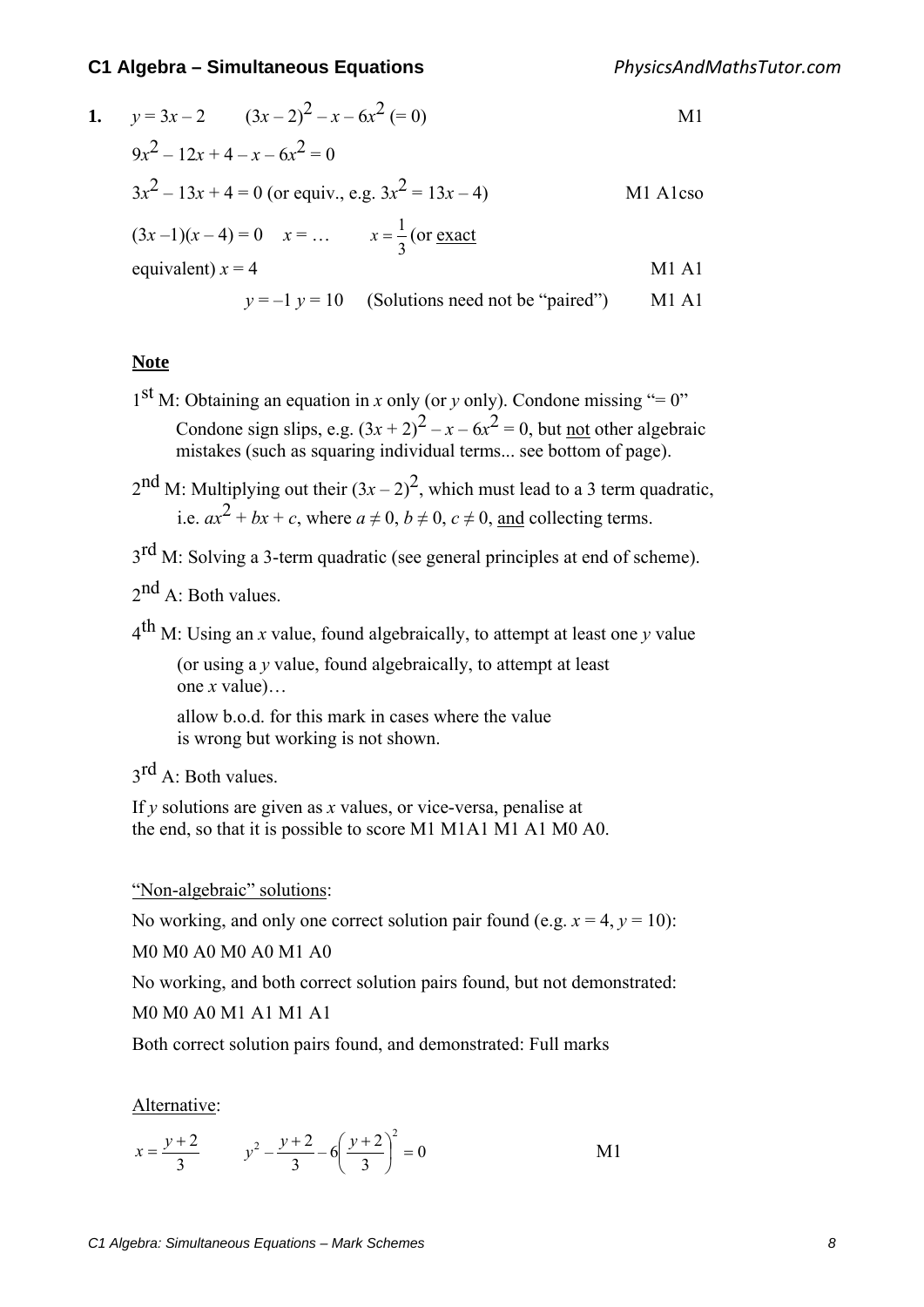*PhysicsAndMathsTutor.com*

$$
y^{2} - \frac{y+2}{3} - 6\left(\frac{y^{2} + 4y + 4}{9}\right) = 0
$$
  

$$
(y+1)(y-10) = 0 \quad y = ...
$$
  

$$
y = -1 \quad y = 10
$$
  

$$
y = -1 \quad y = 10
$$
  
M1 A1  

$$
x = \frac{1}{3} \quad x = 4
$$
  
M1 A1

Squaring each term in the first equation,

e.g.  $y^2 - 9x^2 + 4 = 0$ , and using this to obtain an equation in *x* only could score at most 2 marks: M0 M0 A0 M1 A0 M1 A0.

2. (a) 
$$
a + 17d = 25
$$
 or equiv. (for 1<sup>st</sup> B1),  
 $a + 20d = 32.5$  or equiv. (for 2<sup>nd</sup> B1), B1 2

**Note**

Alternative:

1<sup>st</sup> B1: 
$$
d = 2.5
$$
 or equiv. or  $d = \frac{32.5 - 25}{3}$ , No method required,

but  $a = -17.5$  must not be assumed.

 $2^{nd} B1$ : Either  $a + 17d = 25$  or  $a + 20d = 32.5$  seen, or used with a value of *d*… or for 'listing terms' or similar methods, 'counting back' 17 (or 20) terms.

(b) Solving (Subtract) 
$$
3d = 7.5
$$
 so  $d = 2.5$   
 $a = 32.5 - 20 \times 2.5$  so  $a = -17.5$  (\*) Alcso 2

#### **Note**

- M1: In main scheme: for a full method (allow numerical or sign slips) leading to solution for *d* or *a* without assuming  $a = -17.5$ In alternative scheme: for using a *d* value to find a value for *a*.
- A1: Finding correct values for both *a* and *d* (allowing equiv. fractions such as 6  $d = \frac{15}{6}$ , with no incorrect working seen.

| $2750 = \frac{n}{2}[-35 + \frac{5}{2}(n-1)]$<br>(c) | M1A1ft |
|-----------------------------------------------------|--------|
|-----------------------------------------------------|--------|

$$
\{ \quad 4 \times 2750 = n(5n - 75) \qquad \qquad \}
$$

$$
4 \times 550 = n(n-15) \tag{M1}
$$

 $n^2 - 15n = 55 \times 40$  (\*) A1cso 4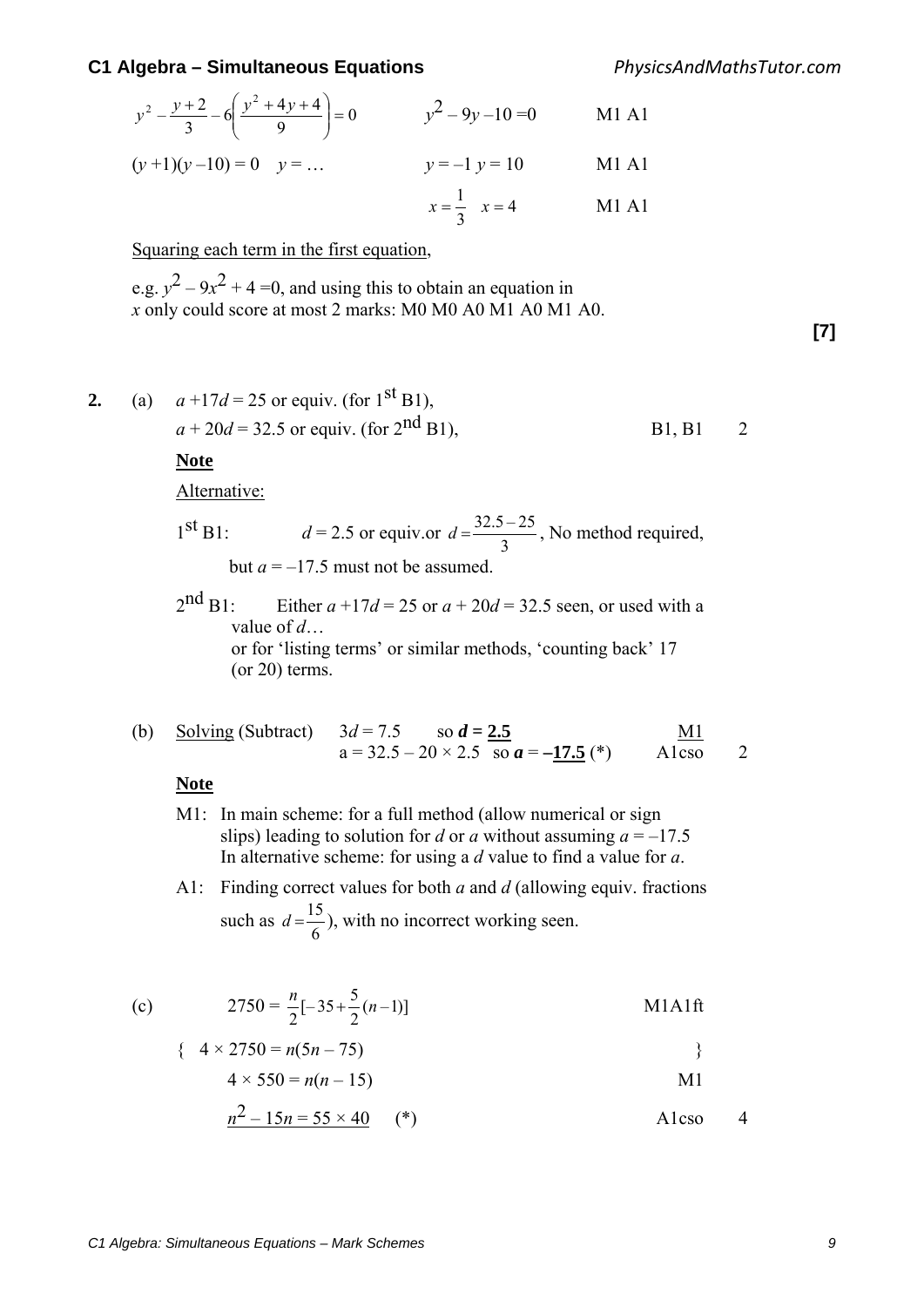#### Note

 In the main scheme, if the given *a* is used to find *d* from one of the equations, then allow M1A1 if both values are checked in the 2<sup>nd</sup> equation.

- $1<sup>st</sup>$  M1 for attempt to form equation with correct S<sub>n</sub> formula and 2750, with values of *a* and *d*.
- 1st A1ft for a correct equation following through their *d*.
- $2<sup>nd</sup>$  M1 for expanding and simplifying to a 3 term quadratic.
- 2<sup>nd</sup> A1 for correct working leading to printed result (no incorrect working seen).

(d)  $n^2 - 15n - 55 \times 40 = 0$  or  $n^2 - 15n - 2200 = 0$  M1  $(n-55)(n+40) = 0$   $n = ...$  M1

$$
n = 55
$$
 (ignore – 40) A1 3

#### **Note**

 $1<sup>st</sup>$  M1 forming the correct 3TQ = 0. Can condone missing "= 0" but all terms must be on one side.

- First M1can be implied (perhaps seen in (c), but there must be an attempt at (d) for it to be scored).
- 2nd M1 for attempt to solve 3TQ, by factorisation, formula or completing the square (see general marking principles at end of scheme). If this mark is earned for the 'completing the square' method or if the factors are written down directly,

the  $1<sup>st</sup> M1$  is given by implication.

A1 for  $n = 55$  dependent on both Ms. Ignore – 40 if seen. No working or 'trial and improvement' methods in (d) score all 3 marks for the answer 55, otherwise no marks.

#### **[11]**

3. (a) 
$$
2x^2 - x(x-4) = 8
$$
  
\t $x^2 + 4x - 8 = 0$   
\t $x^2 + 4x - 8 = 0$   
\t $x^2 + 4x - 8 = 0$   
\t $x^2 + 4x - 8 = 0$   
\t $x^2 + 4x - 8 = 0$   
\t $x^2 + 4x - 8 = 0$   
\t $x^2 + 4x - 8 = 0$   
\t $x^2 + 4x - 8 = 0$   
\t $x^2 + 4x - 8 = 0$   
\t $x^2 + 4x - 8 = 0$   
\t $x^2 + 4x - 8 = 0$   
\t $x^2 + 4x - 8 = 0$   
\t $x^2 + 4x - 8 = 0$   
\t $x^2 + 4x - 8 = 0$   
\t $x^2 + 4x - 8 = 0$   
\t $x^2 + 4x - 8 = 0$   
\t $x^2 + 4x - 8 = 0$   
\t $x^2 + 4x - 8 = 0$   
\t $x^2 + 4x - 8 = 0$   
\t $x^2 + 4x - 8 = 0$   
\t $x^2 + 4x - 8 = 0$   
\t $x^2 + 4x - 8 = 0$   
\t $x^2 + 4x - 8 = 0$   
\t $x^2 + 4x - 8 = 0$   
\t $x^2 + 4x - 8 = 0$   
\t $x^2 + 4x - 8 = 0$   
\t $x^2 + 4x - 8 = 0$   
\t $x^2 + 4x - 8 = 0$   
\t $x^2 + 4x - 8 = 0$   
\t $x^2 + 4x - 8 = 0$   
\t $x^2 + 4x - 8 = 0$   
\t $x^2 + 4x - 8 = 0$   
\t $x^2 + 4x - 8 = 0$   
\t $x^2 + 4x - 8 = 0$   
\t $x^2 + 4x - 8 = 0$   
\t $x$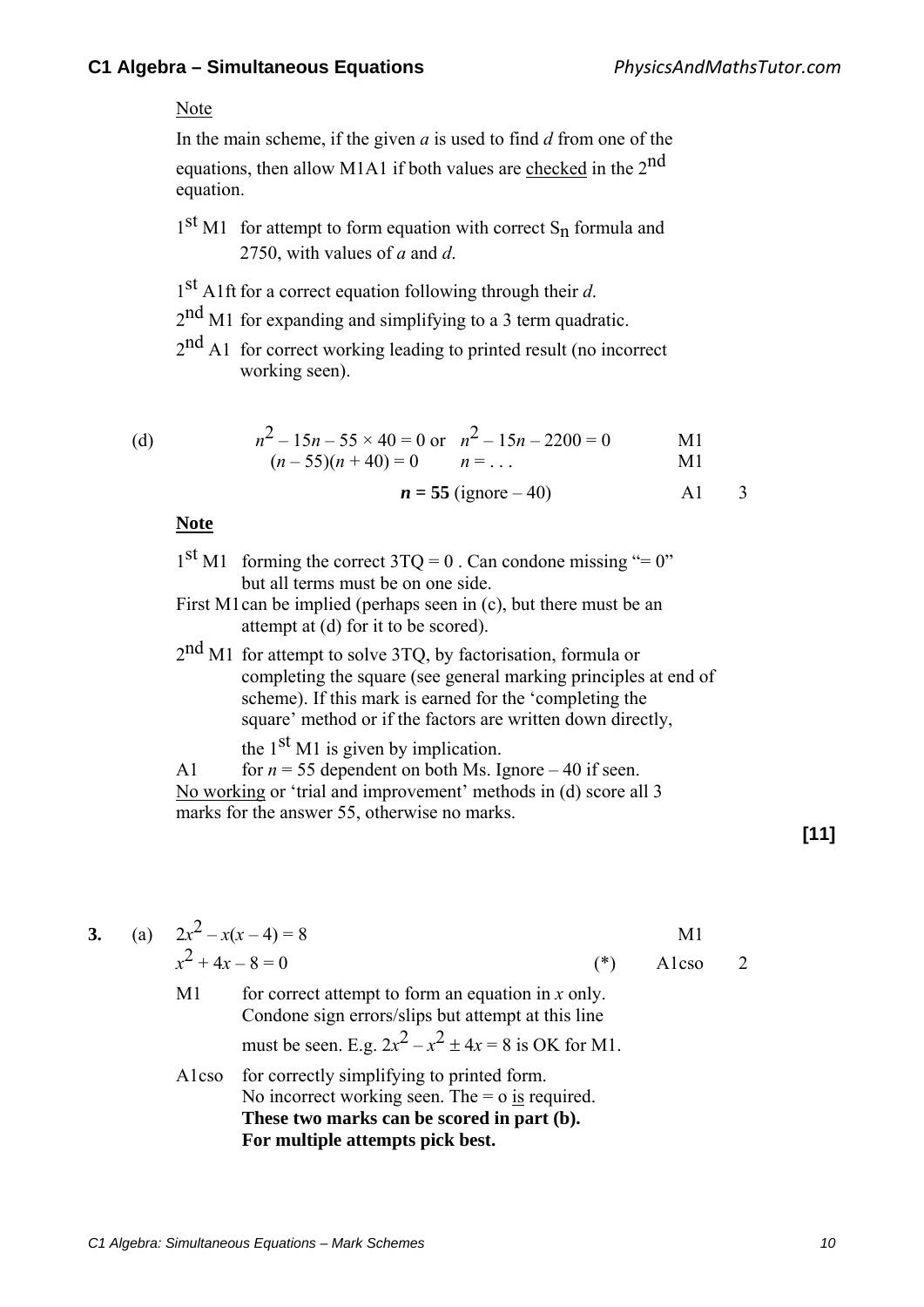(b) 
$$
x = \frac{-4 \pm \sqrt{4^2 - (4 \times 1 \times -8)}}{2}
$$
 or  $(x + 2)^2 \pm 4 - 8 = 0$  M1

$$
x = -2 \pm (any correct expression)
$$

$$
\sqrt{48} = \sqrt{16}\sqrt{3} = 4\sqrt{3}
$$
 or  $\sqrt{12} = \sqrt{4}\sqrt{3} = 2\sqrt{3}$  B1

$$
y = \left(-2 \pm 2\sqrt{3}\right) - 4
$$
 M: Attempt at least one y value M1

$$
\underline{x} = -2 + 2\sqrt{3}, \quad \underline{y} = -6 + 2\sqrt{3}
$$
\n
$$
\underline{x} = -2 - 2\sqrt{3}, \quad \underline{y} = -6 - 2\sqrt{3}
$$
\n
$$
\underline{A1}
$$
\n
$$
5
$$

 $1<sup>st</sup>M1$  for use of correct formula. If formula is not quoted then a fully correct substitution is required. Condone missing  $x =$  or just + or – instead of  $\pm$  for M1. For completing the square must have as printed or better. If they have  $x^2 - 4x - 8 = 0$  then M1 can be given for  $(x-2)^2 \pm 4 - 8 = 0$ .

- $1<sup>st</sup>A1$  for  $-2 \pm any$  correct expression. (The  $\pm$  is required but  $x =$  is not)
- B1 for simplifying the surd e.g.  $\sqrt{48} = 4\sqrt{3}$ . Must reduce to  $b\sqrt{3}$ so  $\sqrt{16}\sqrt{3}$  or  $\sqrt{4}\sqrt{3}$  are OK.
- 2<sup>nd</sup>M1 for attempting to find at least one *y* value. Substitution into one of the given equations and an attempt to solve for *y*.
- $2<sup>nd</sup>A1$  for correct *y* answers. Pairings need <u>not</u> be explicit but they must say which is *x* and which is *y*. Mis-labelling *x* and *y* loses final A1 only.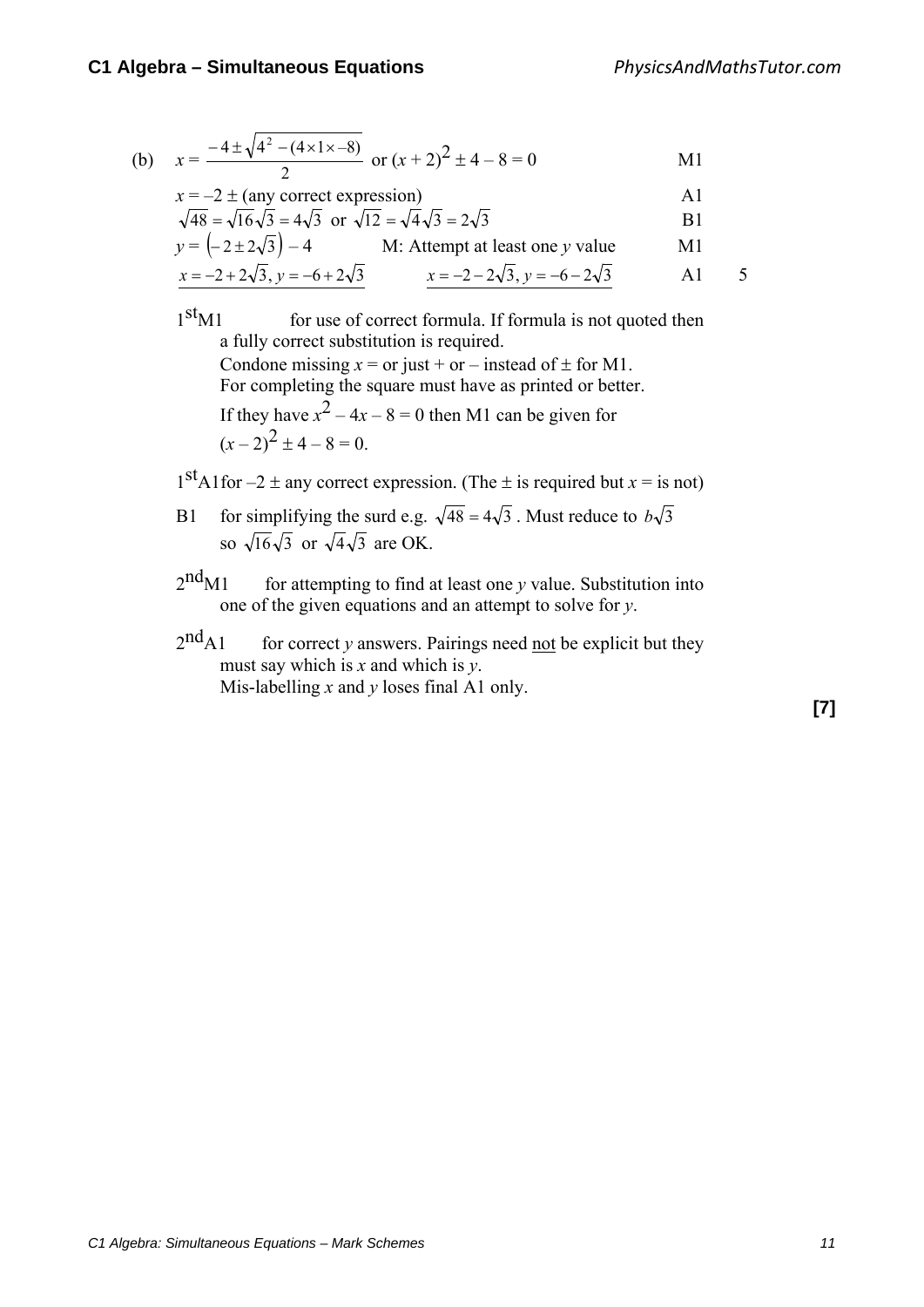| 4. $(x-2)^2 = x^2 - 4x + 4$ or $(y+2)^2 = y^2 + 4y + 4M$ : 3 or 4 terms    |                 | M1             |  |
|----------------------------------------------------------------------------|-----------------|----------------|--|
| $(x-2)^2 + x^2 = 10$ or $y^2 + (y+2)^2 = 10$ M: Substitute                 |                 | M1             |  |
| $2x^2 - 4x - 6 = 0$ or $2y^2 + 4y - 6 = 0$ Correct 3 terms                 |                 | A <sub>1</sub> |  |
| $(x-3)(x + 1) = 0$ , $x = $ or $(y + 3)(y - 1) = 0$ , $y = $               |                 | M1             |  |
| (The above factorisations may also appear as $(2x-6)(x+1)$ or equivalent). |                 |                |  |
| $x = 3$ $x=-1$                                                             | or $y=-3 y = 1$ | A <sub>1</sub> |  |
| $y = 1$ $y=-3$                                                             | or $x=-1$ $x=3$ | M1M1           |  |
| (Allow equivalent fractions such as: $x = \frac{6}{2}$ for $x = 3$ ).      |                 |                |  |

 $1<sup>st</sup>$  M: 'Squaring a bracket', needs 3 or 4 terms, one of which must be an  $x^2$  or  $y^2$  term.

 $2<sup>nd</sup>$  M: Substituting to get an equation in one variable (awarded generously).

1<sup>st</sup> A: Accept equivalent forms, e.g.  $2x^2 - 4x = 6$ .

3<sup>rd</sup> M: Attempting to solve a 3-term quadratic, to get 2 solutions.

4th M: Attempting at least one *y* value (or *x* value).

If *y* solutions are given as  $\times$  values, or vice–versa, penalise at the end, so that it is possible to score M1 M1A1 M1 A1 M0 A0.

Strict "pairing of values" at the end is not required.

"Non-algebraic" solutions:

No working, and only one correct solution pair found (e.g.  $x = 3$ ,  $y = 1$ ): M0 M0 A0 M0 A0 M1 A0 No working, and both correct solution pairs found, but not demonstrated: M0 M0 A0 M1 A1 M1 A1

 Both correct solution pairs found, and demonstrated, perhaps in a table of values: Full marks

Squaring individual terms: e.g.

 $y^2 = x^2 + 4$  M0<br> $x^2 + 4 + x^2 = 10$  M1  $x^2 + 4 + x^2 = 10$  M1 A0 (Eqn. in one variable)<br> $x = \sqrt{3}$  M0 A0 (Not solving 3-term on *(Not solving 3-term quad.)*  $v^2 = x^2 + 4 = 7$  *y* =  $\sqrt{7}$  M1 A0 (Attempting one *y* value)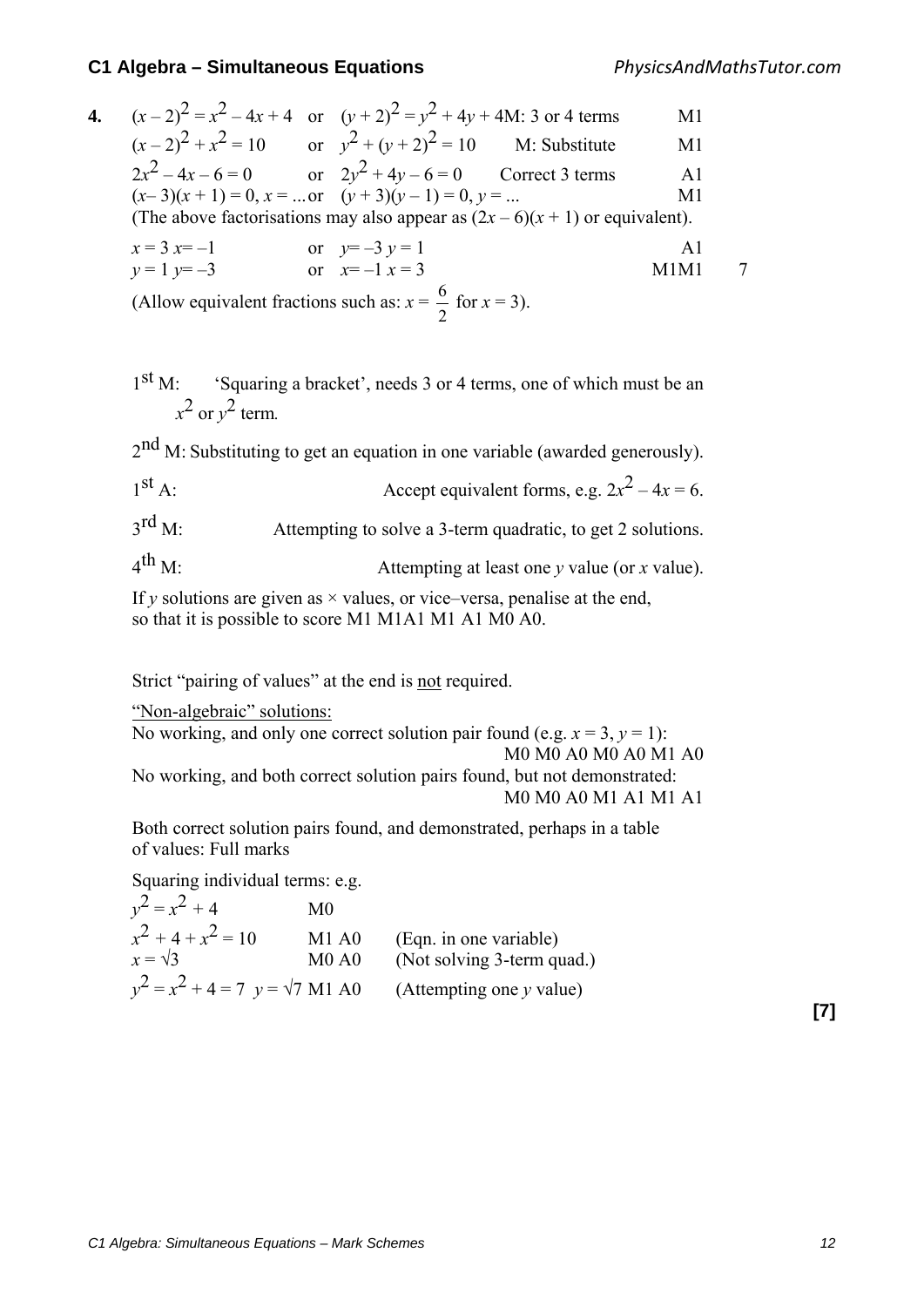| 5. | $x = 1 + 2y$ and sub $\rightarrow (1 + 2y)^2 + y^2 = 29$                                          | M1             |
|----|---------------------------------------------------------------------------------------------------|----------------|
|    | $\Rightarrow 5y^2 + 4y - 28(=0)$                                                                  | $\mathbf{A}$ 1 |
|    | i.e. $(5y + 14)(y - 2) = 0$                                                                       | M1             |
|    | $(y=)2$ or $-\frac{14}{5}$ (o.e.)                                                                 | $(both)$ A1    |
|    | $y = 2$ , $\Rightarrow$ $x = 1 + 4 = 5$ ; $y = -\frac{14}{5} \Rightarrow x = -\frac{23}{5}$ (o.e) | M1             |

*1st M1 Attempt to sub leading to equation in 1 variable 1st A1 Correct 3TQ (condone = 0 missing) 2nd M1 Attempt to solve 3TQ leading to 2 values for y.*   $2^{nd}$  A1 Condone mislabelling  $x =$  for  $y =$  ... but then *M0A0 in part (c). 3rd M1 Attempt to find at least one x value (must use a correct equation)*  $3^{rd}$  A1 f.t. f.t. only in  $x = 1 + 2y$  (3sf if not exact) Both *values.*

*N.B False squaring.* (e.g.  $y = x^2 + 4y^2 = 1$ ) can only score *the last 2 marks.* 

**6.** Forming equation in x or y by attempt to eliminate one variable  $(3-y)^2 + y = 15$  or  $x^2 + (3-x) = 15$  M1  $y^2 - 5y - 6 = 0$  *or*  $x^2 - x - 12 = 0$  (Correct 3 term version) A1 Attempt at solution i.e. solving 3 term quadratic:  $(y-6)(y+1) = 0$ ,  $y = ...$ or  $(x-4)(x+3) = 0$ ,  $x = ...$ or correct use of formula or M1 correct use of completing the square A1  $x = 4$  and  $x = -3$  or  $y = -1$  and  $y = 6$  M1 A1 ft 6

Finding the values of the other coordinates (M attempt one, A both)

**[6]**

**[6]**

7. 
$$
x^2 + 2(2-x) = 12
$$
 or  $(2-y)^2 + 2y = 12$  (Eqn. in x or y only)  
\n $x^2 - 2x - 8 = 0$  or  $y^2 - 2y - 8 = 0$  (Correct 3 term version)  
\n*(Allow, e.g. x<sup>2</sup> - 2x = 8)*  
\n $(x-4)(x+2) = 0$  x = ... or  $(y-4)(y+2) = 0$  y = ...  
\n $x = 4$ ,  $x = -2$  or  $y = 4$ ,  $y = -2$   
\ny = -2,  $y = 4$  or  $x = -2$ ,  $x = 4$  (M: attempt one, A: both)  
\nM1 A1ff 6

**[6]**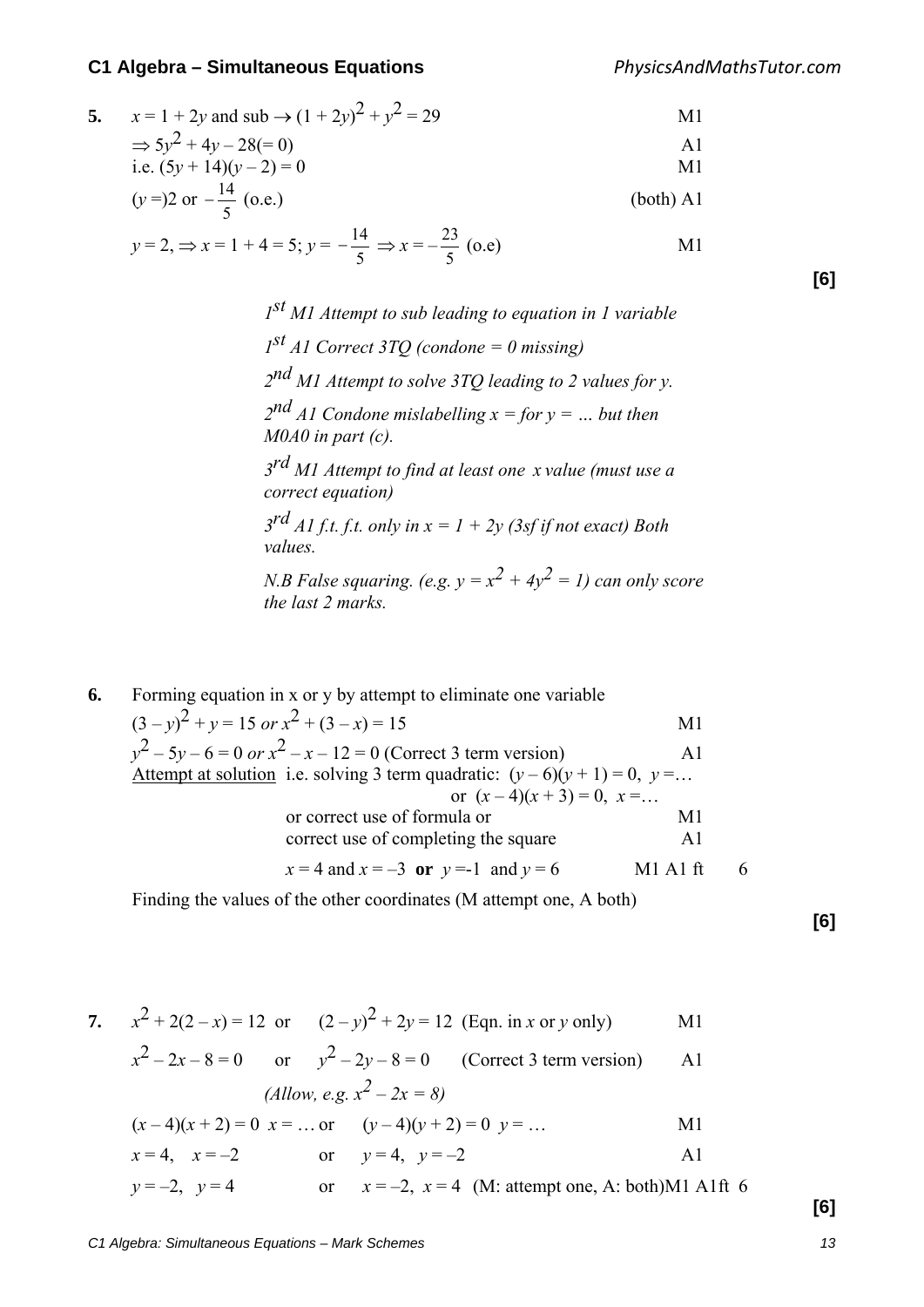8. (a)  
\nC: "U" shape  
\nC: Position  
\n1: Straight line through origin with negative gradient  
\n(b) (2, 0), (-2, 0), (0, -4)  
\n2 of these correct:  
\nAll 3 correct:  
\n(c) 
$$
x^2-4=-3x
$$
  
\n $x^2+3x-4=0$   $(x+4)(x-1)=0$   $x = ...$   
\n $x=-4$   $x=1$   
\n $y=12$   $y=-3$  M: Attempt one y value  
\nM1 A1 4

**9.** (a) 
$$
(2, 0)
$$
 (or  $x = 2, y = 0$ )   
B1 1

(b) 
$$
y^2 = 4\left(\frac{3y+12}{2} - 2\right)
$$
 or  $\left(\frac{2x-12}{3}\right)^2 = 4(x-2)$    
\n $y^2 - 6y - 16 = 0$  or  $x^2 - 21x + 54 = 0$  (or equiv. 3 terms) A1  
\n $(y+2)(y-8) = 0, y = ...$  or  $(x-3)(x-18) = 0, x = ...$  (3 term quad.) M1  
\n $y = -2, y = 8$  or  $x = 3, x = 18$  A1  
\n $x = 3, x = 18$  or  $y = -2, y = 8$  (attempt one for M mark)M1 A1ft6  
\n(*Alft requires both values*)

(c) Grad. of 
$$
AQ = \frac{8-0}{18-2}
$$
, Grad. of  $AP = \frac{0-(-2)}{2-3}$  M1 A1ft  
\n(*attempt* one *for M mark*)  
\n $m_1 \times m_2 = \frac{1}{2} \times -2 = -1$ , so  $\angle PAQ$  is a right angle (A1 is c.s.o.) M1 A1 4

| Alternative: Pythagoras: Find 2 lengths                                                                        | [M1] |
|----------------------------------------------------------------------------------------------------------------|------|
| $AQ = \sqrt{320}$ , $AP = \sqrt{5}$ , $PQ = \sqrt{325}$ (O.K. unsimplified)[A1ft]                              |      |
| (if decimal values only are given, with no working shown, require at least 1 d.p. accuracy for M1(implied) A1) |      |
| $AQ^2 + AP^2 = PQ^2$ , so $\angle PAQ$ is a right angle                                                        |      |
| [M1, A1]                                                                                                       |      |
| M1 requires attempt to use Pythag. for right angle at A, and A1 requires correct exact working + conclusion.   |      |

**[9]**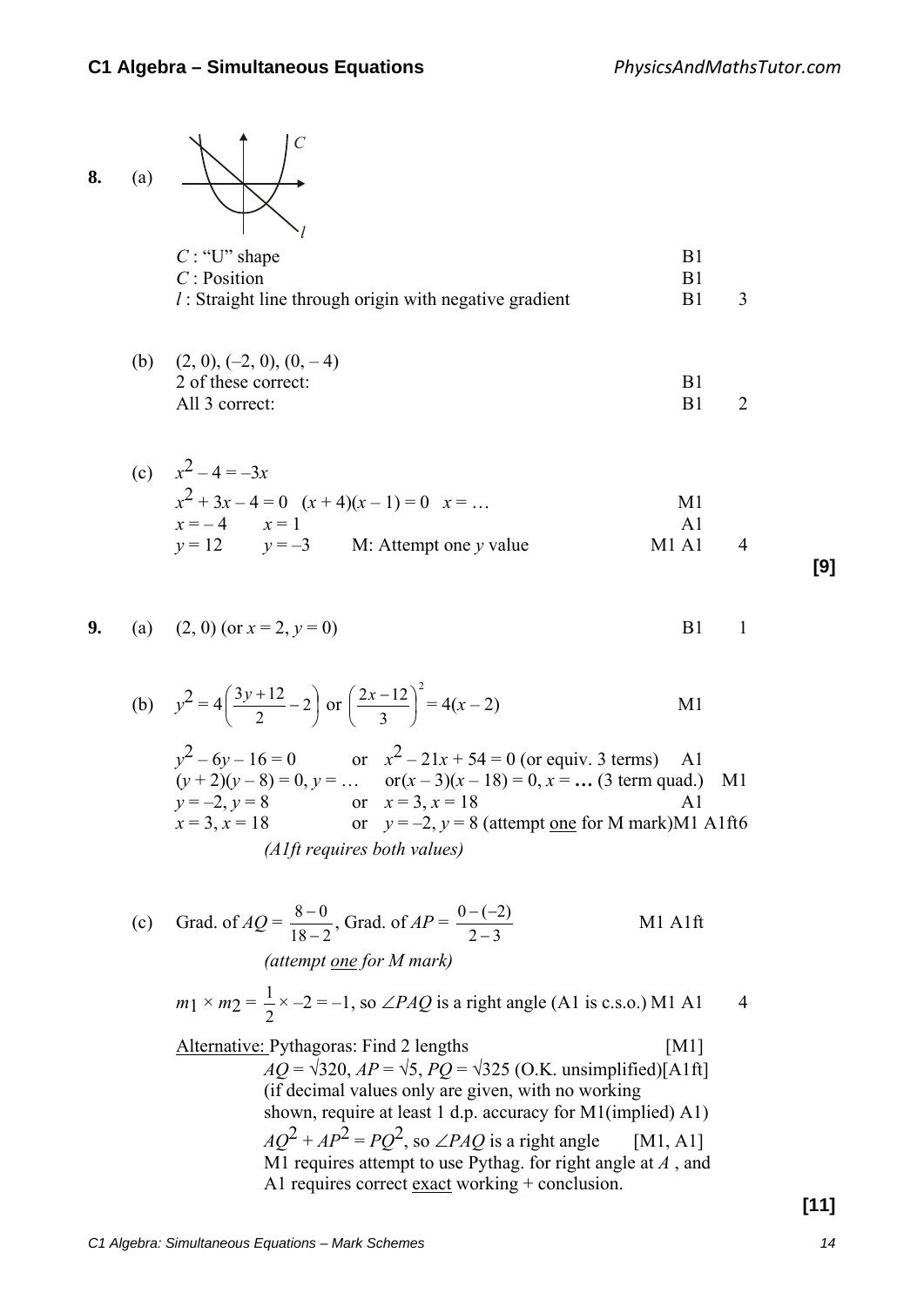| 10. $x = 3y - 1$ (n.b. Method mark, so allow, e.g. $x = 3y + 1$ )                               | M1                  |  |
|-------------------------------------------------------------------------------------------------|---------------------|--|
| $(3y-1)^2 - 3y(3y-1) + y^2 = 11$ (Substitution, leading to an<br>equation in only one variable) | M1                  |  |
| $y^2 - 3y - 10 = 0$ (3 terms correct, "=0" possibly implied)                                    | A <sub>1</sub>      |  |
| $(y-5)(y+2) = 0$ $y=5$ $y=-2$<br>$x = 14$ $x = -7$                                              | M1 A1<br>$M1$ Al ft |  |
| (If not exact, f.t. requires at least 1 d.p. accuracy).                                         |                     |  |

Alternative approach gives:  $y =$ 3  $\frac{x+1}{2}$ ,  $x^2 - 7x - 98 = 0$ .

**11.** (a) 
$$
x^2 - 2X + 3 = 9 - x
$$
  
\t $x^2 - x - 6 = 0$   $(x+2)(x-3) = 0$   $x = -2, 3$   
\t $y = 11, 6$    
\t $y = 11, 6$ 

(b) 
$$
\int (x^2 - 2x + 3) dx = \frac{x^3}{3} - x^2 + 3x
$$
 M1 A1

$$
\left[\frac{x^3}{3} - x^2 + 3x\right]_{-2}^{3} = (9 - 9 + 9) - \left(\frac{-8}{3} - 4 - 6\right) \qquad \left(= 21\frac{2}{3}\right) \qquad \text{M1 A1}
$$
  
Trapezium:  $\frac{1}{2}(11 + 6) \times 5$   $\left(= 42\frac{1}{2}\right)$  B1 ft

Trapezium: 
$$
\frac{1}{2}(11 + 6) \times 5
$$
  $\left( = 42\frac{1}{2} \right)$ 

\nB1 ft

Area = 
$$
42\frac{1}{2} - 21\frac{2}{3} = 20\frac{5}{6}
$$
 M1 A1 7

Alternative: 
$$
(9-x) - (x^2 - 2x + 3) = 6 + x - x^2
$$
  
\n
$$
\int (6 + x - x^2) dx = 6x + \frac{x^2}{2} - \frac{x^3}{3}
$$
\nM1 A1 ft

$$
\[6x + \frac{x^2}{2} - \frac{x^3}{3}\]_{-2}^{3} = \left(18 + \frac{9}{2} - 9\right) - \left(-12 + 2 + \frac{8}{3}\right) = 20\frac{5}{6} \qquad \text{M1 A1, A1}
$$

**[12]**

**[7]**

*C1 Algebra: Simultaneous Equations – Mark Schemes 15*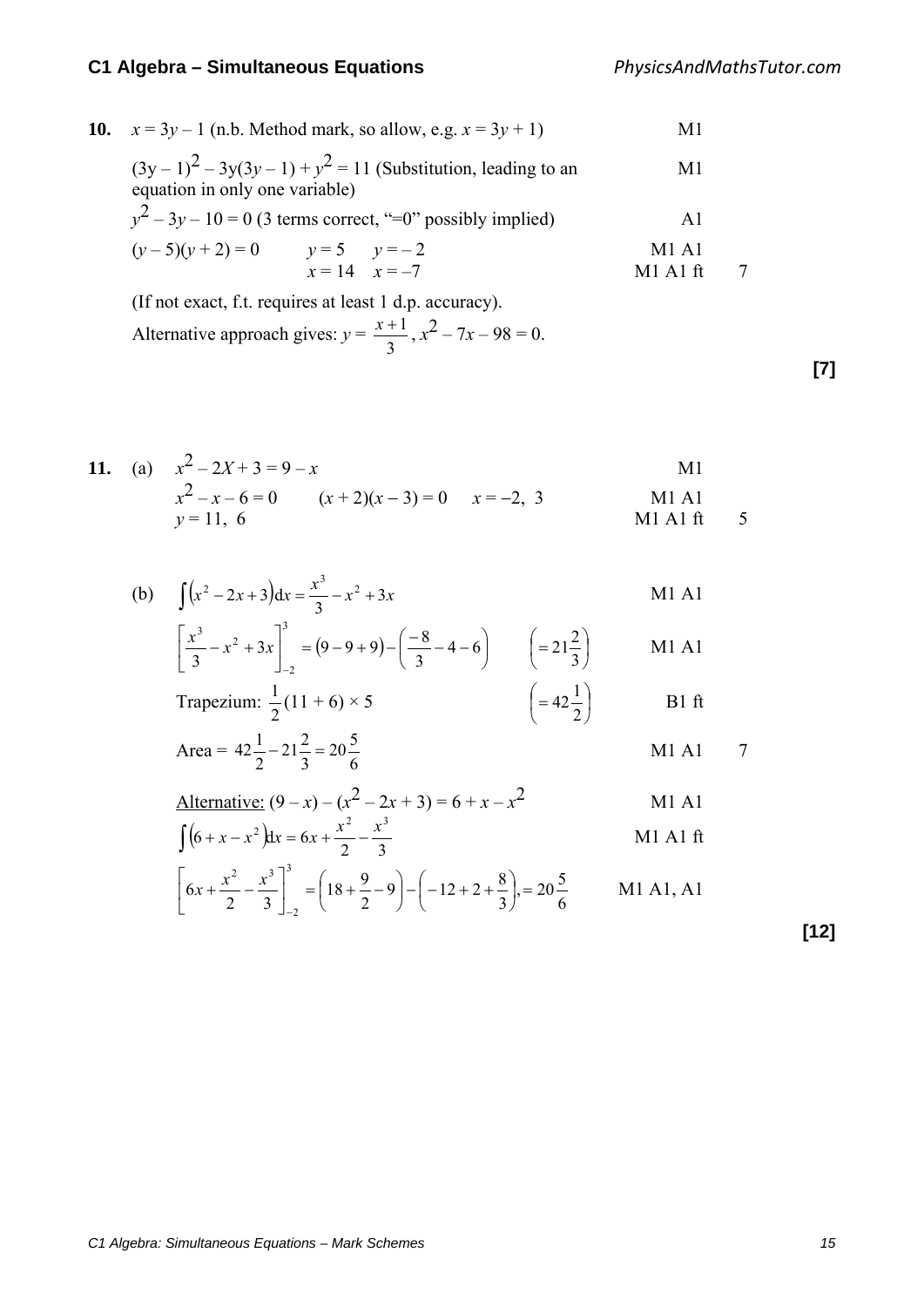|  | 12. (a) $3^x = 3^{2(y-1)}$ $x = 2(y-1)(*)$                    | M1 A1    |
|--|---------------------------------------------------------------|----------|
|  | (b) $(2y-2)^2 = y^2 + 7$ , $3y^2 - 8y - 3 = 0$                | M1, A1   |
|  | $(3y+1)(y-3)=0$ , $y = $ (or correct substitution in formula) | M1       |
|  | $y=-\frac{1}{3}, \quad y=3$                                   | A1       |
|  | $x = -\frac{8}{3}, \qquad x = 4$                              | M1 A1 ft |

**[8]**

**13.** (a) 
$$
y=8-2x
$$
  $3x^2 + x(8-2x) = 1$  M1  
 $x^2 + 8x - 1 = 0$  (\*) M1 2

(b) 
$$
x = \frac{-8 \pm \sqrt{64 + 4}}{2} = -4 \pm ...
$$
 M1 A1  
 $\sqrt{68} = 2\sqrt{17} : x = -4 + 2\sqrt{17}$  or  $x = -4 - 2\sqrt{17}$  B1

$$
y=8-2(-4+\sqrt{17})=16-2\sqrt{17}
$$
 or  $y=16+2\sqrt{17}$  M1 A1 5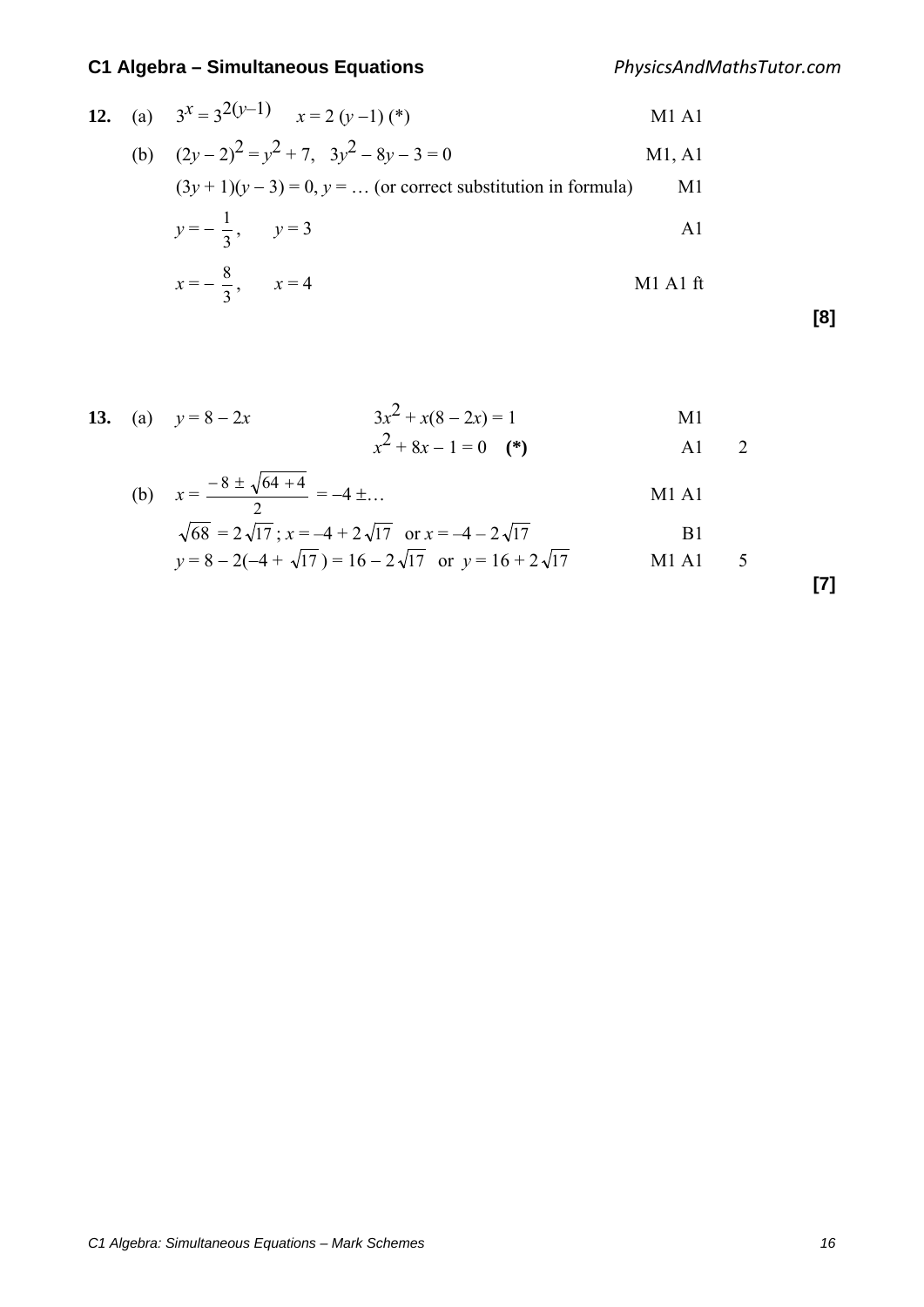**1.** Many candidates scored full marks for this standard question on simultaneous equations. Mistakes were usually in signs or in combining terms, leading to a loss of accuracy rather than method marks, but an exception to this was the squaring of the equation  $y - 3x + 2 = 0$  to give  $y^2 - 9x^2 + 4 = 0$ . A few candidates, having found

solutions for x, failed to find y values. It was disappointing to see many candidates resorting to the quadratic formula when factorisation was possible.

**2.** Although most candidates made a reasonable attempt at this question, only those who demonstrated good skills in algebra managed to score full marks. The structure of parts (a) and (b) was intended to help candidates, but when the initial strategy was to write down (correctly)  $3d = 32.5 - 25$ , there was sometimes confusion over what was required for the two equations in part (a). Even when correct formulae such as  $u_1g = a + 17d$ were written down, the substitution of  $u_1g = 25$  did not always follow. The work seen in these first two parts was often poorly presented and confused, but credit was given for any valid method of obtaining the values of *d* and *a* without assuming the value of *a*. In part (c), many candidates managed to set up the correct sum equation but were subsequently let down by poor arithmetic or algebra, so were unable to proceed to the given quadratic equation. Being given  $55 \times 40$  (to help with the factorisation in the last part of the question) rather than 2200 sometimes seemed to be a distraction.

Despite being given the  $55 \times 40$ , many candidates insisted on using the quadratic formula in part (d). This led to the problem of having to find the square root of 9025 without a calculator, at which point most attempts were abandoned.

**3.** In part (a) most tried the simple substitution of  $(x - 4)$  into the second equation. Some made a sign error  $(-4x \text{ instead of } +4x)$  and proceeded to use this incorrect equation in part (b). Some candidates did not realise that part (a) was a first step towards solving the equations and repeated this work at the start of part (b) (sometimes repairing mistakes made there). The major loss of marks in part (b) was a failure to find the *y* values but there were plenty of errors made in trying to find *x* too. Those who attempted to complete the square were usually successful although some made sign errors when rearranging the 2 and some forgot the  $\pm$  sign. Of those who used the quadratic formula it was surprising how many incorrect versions were seen. Even using the correct formula was no guarantee of success as incorrect cancelling was common:

$$
\frac{-4 \pm \sqrt{48}}{2}
$$
 was often simplified to  $-2 \pm \sqrt{24}$  or  $\frac{-4 \pm 4\sqrt{3}}{2}$  became  $-2 \pm 4\sqrt{3}$ .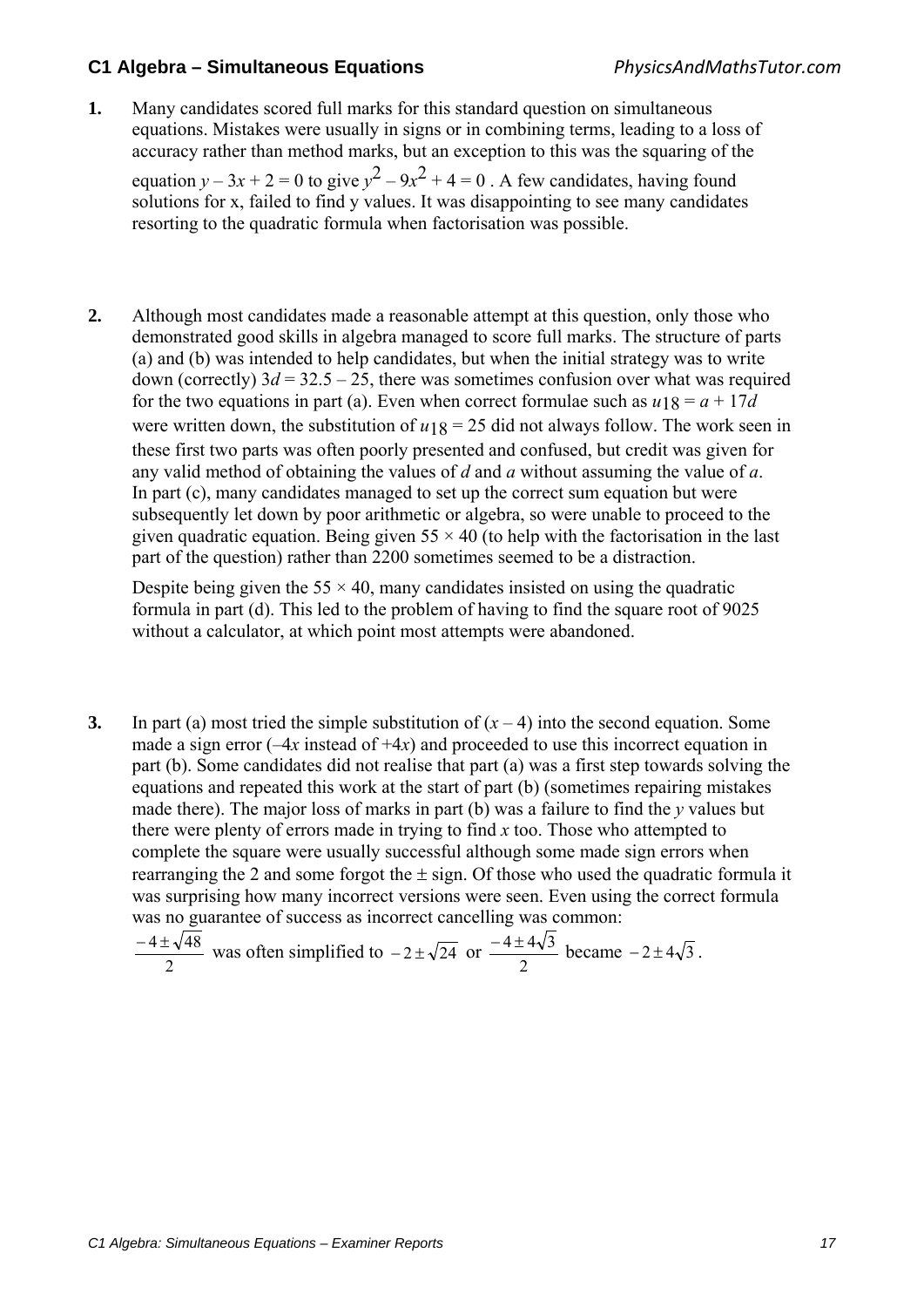- **4.** This question was a good source of marks for most candidates. Almost all realised the necessity to form an equation in one variable and the majority could perform the appropriate expansion and substitution, leading to the correct 3-term quadratic. There seemed to be less reliance on the quadratic formula than had been seen in previous C1 papers, with most candidates trying to factorise and usually doing so correctly. A disappointing number failed to score the final two marks because they finished after finding the two values of the first variable. Non-algebraic solutions were rare and, pleasingly, few candidates thought that  $(x - 2)^2 = x^2 + 4$ .
- **5.** Generally this question was answered well although there were a number of sign slips either in the initial substitution, using  $x = 1 - 2y$ , or losing the minus sign from  $y = -\frac{14}{5}$ when substituting back to find x. It was encouraging to see few students using the more difficult 2  $y = \frac{x-1}{2}$  substitution.

 This was one question where an ability to factorise a quadratic expression would have helped many candidates. A large number attempted to use the formula and sometimes could not simplify  $\sqrt{576}$ , another error that was seen using this approach was to call the solutions to their equation in  $y, x = ...$  and this meant they lost the final two marks. There were only a few attempts that used "false squaring" namely  $x^2 + 4y^2 = 1$  and the vast majority realized that simply "spotting" the solution (5, 2) did not constitute a full

solution and therefore gained few marks.

- **6.** This question was answered very well. Nearly all of the candidates managed to substitute correctly to get the correct quadratic, and most then found two values of one variable. Many also found the corresponding values of the other variable, though some candidates forgot to do the last step of finding the other values. A significant minority subtracted the original equations, but a number of these made errors or were unable to rearrange  $x^2 - x = 12$ .
- **7.** Many candidates were able to produce fully correct solutions to this question. A small minority had difficulty in obtaining an equation in one variable, but apart from this, algebra was generally sound and mistakes were usually minor. Occasionally, having found values for *x* (or *y*), candidates failed to continue to find values for the other variable.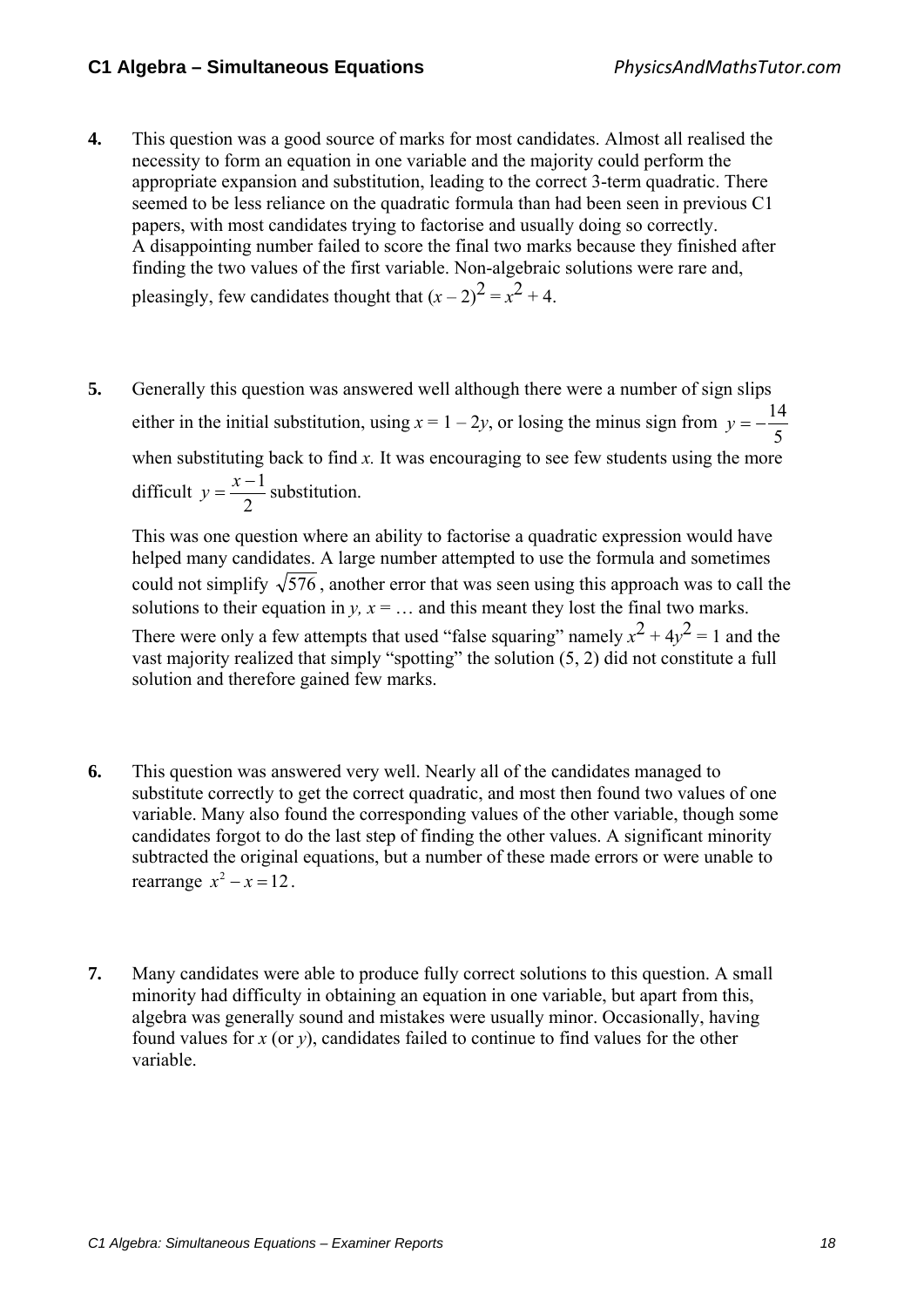- **8.** In part (a) of this question good sketches were usually drawn, but it was disappointing that many candidates had to resort to a table of values and that some did not use a ruler to draw the axes and the straight line graph. Where mistakes were made, it was surprisingly the straight line that caused more problems than the parabola. For part (b), many candidates gave only the coordinates of intersection with the *x*-axis, or failed to include zero coordinates in their answers. Even those who had difficulty with the sketch were often able to solve simultaneously in part (c), which was well done apart from occasional slips. A few candidates, referring back to their sketch, thought that only one intersection point was possible.
- **9.** Although there were some excellent solutions to this question, it was for many candidates very demanding algebraically. Most were able to write down the coordinates of *A* in part (a), and then to attempt the elimination of either *x* or *y* to find an equation which should have led to the intersection points of the curve and the straight line. Algebraic mistakes were very common, and while some of these resulted in the loss of accuracy marks rather than method marks, that was not the case for mistakes such as  $y^2 = 4x - 8 \Rightarrow y = \sqrt{4x - 8} = \sqrt{4x} - \sqrt{8}$ . Those candidates who sensibly started by finding a quadratic equation in *y* rather than *x* made the algebra easier for themselves and were generally more successful overall in the question.

 It was not unusual for part (c) to be omitted, but for those who attempted it, methods using gradients and methods based on Pythagoras' theorem were equally popular. Those who found equations of *AP* and *AQ* did not always state the gradients explicitly, and some candidates failed to conclude their arguments.

**10.** Good marks were often scored in this question, the most popular method being to find *x* in terms of  $y$  ( $x = 3y - 1$ ), then to form a quadratic equation in *y*. Although sign slips were common, methods were generally sound. Other approaches were seen occasionally, such as (a) finding *y* in terms of *x* (giving slightly more awkward manipulation), (b) first multiplying the linear equation by  $x$ , then subtracting, leading to  $x = v^2 - 11$ .

 A few candidates, having solved a quadratic equation in *y*, thought that they had found *x* and substituted back incorrectly at the final stage.